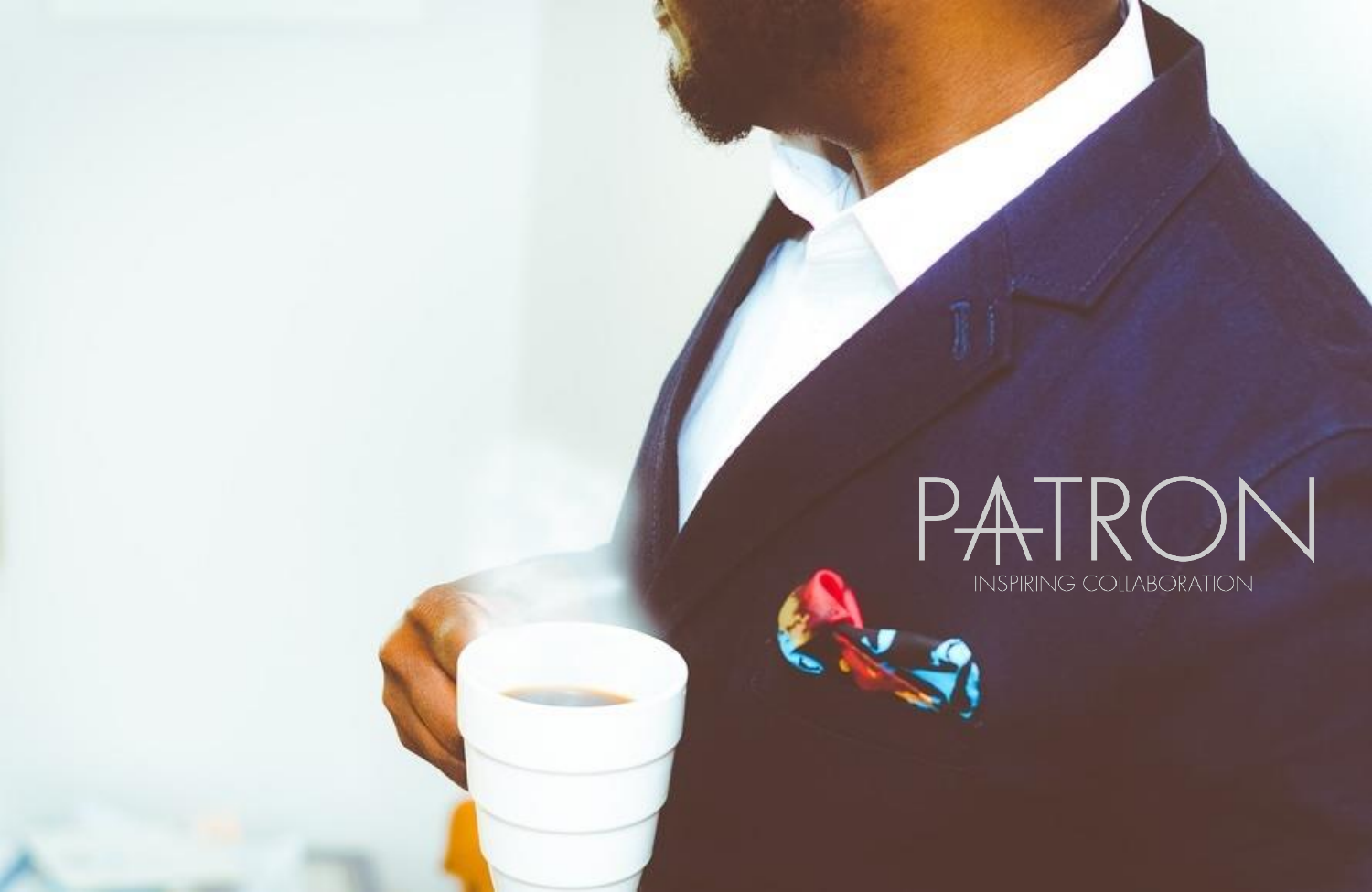The success of the art economy is dependant on the rate of creation of new businesses and their survival rates.

Supporting the survival and of starting businesses is a key factor in the sustainable growth of the private sector.

Creating an entrepreneurial society, or reenergising a society that is inherently entrepreneurial, needs support at a number of levels ranging from policy through to delivery of support to individual entrepreneurs.

Patron Arts works with existing small business owners to strengthen and sustain this sector as well.

Our incubation is a dynamic process of business development.

**We nurture artists, helping them to survive and grow through their business stages.**

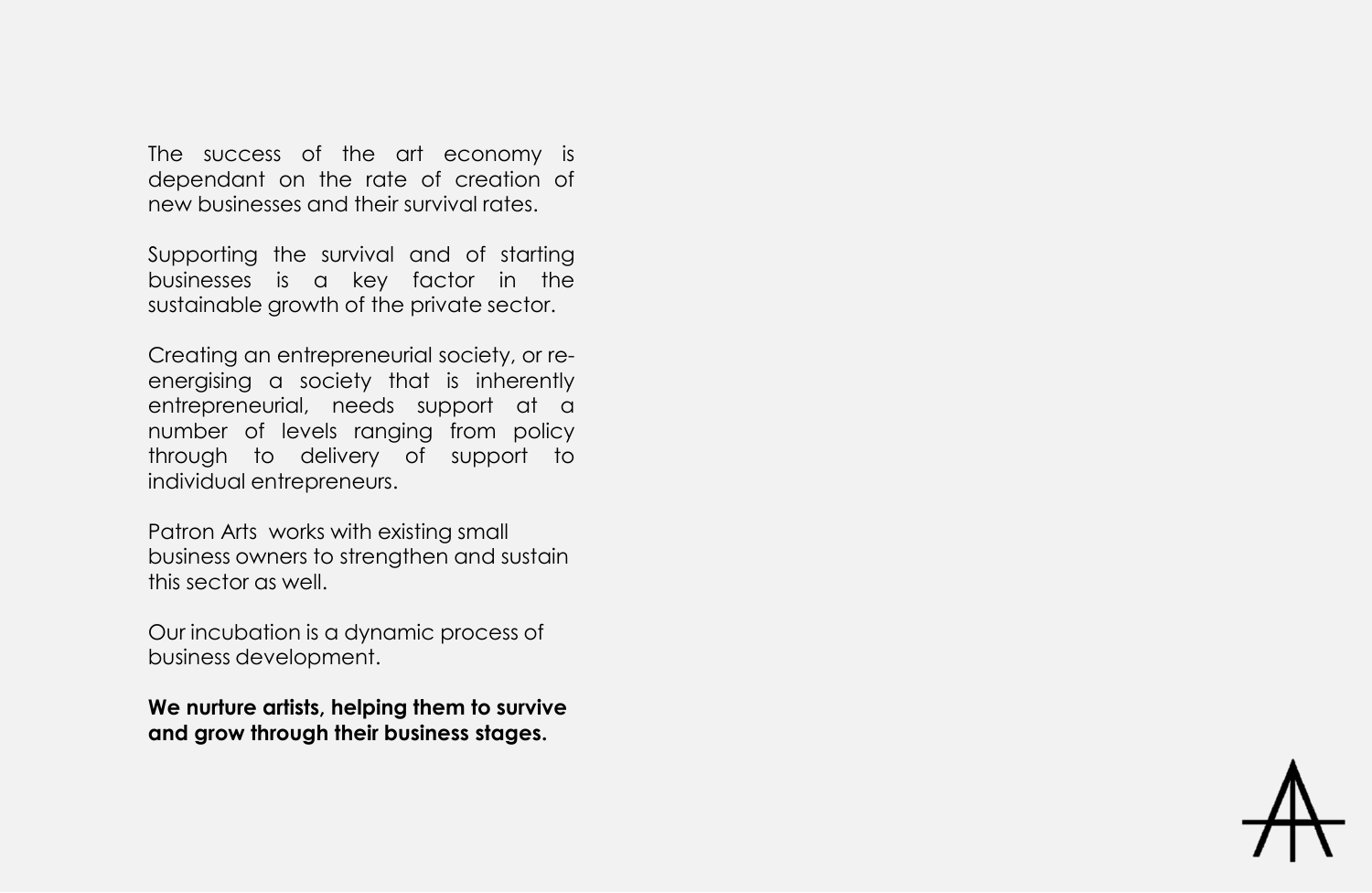## **Our Services**

#### Business Basics

We will assist you in setting up everything you need to start and run your business.

### Design Services

Let us help you brand yourself and develop the print material and online presence you need to showcase your business.

#### **Networking**

Not sure how to approach partners? We can assist in facilitating meetings and proposing your ideas.

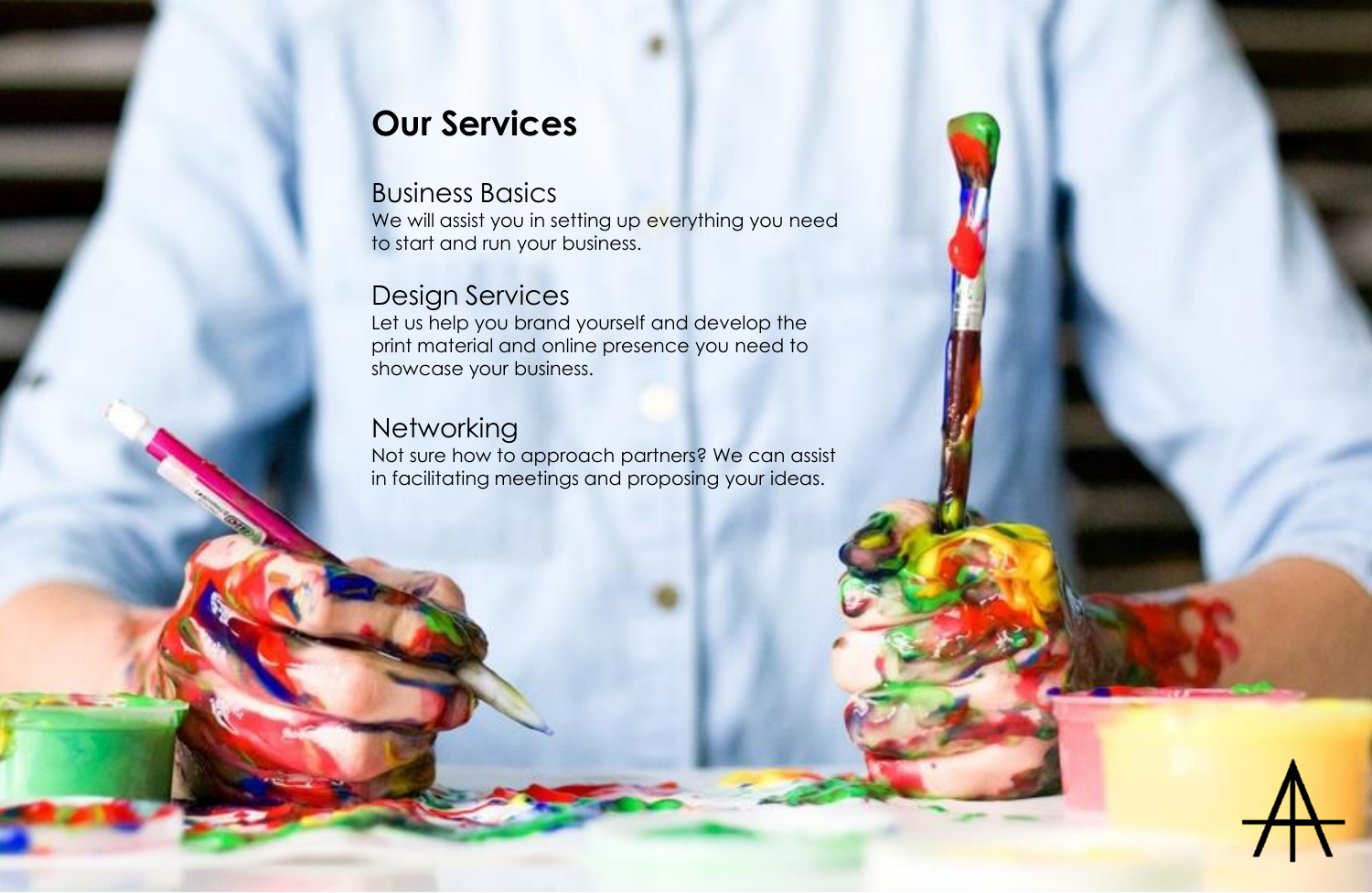## **Training**

#### Individuals

We offer private sessions to give you the professional guidance and tools you need to be an entrepreneur and independent artist.

#### **Groups**

Our group sessions are aimed at students or residencies and give attendants insight into the business world, basic business and professional practice conduct.

For pricing and packages email **alex@patronarts.co.za**